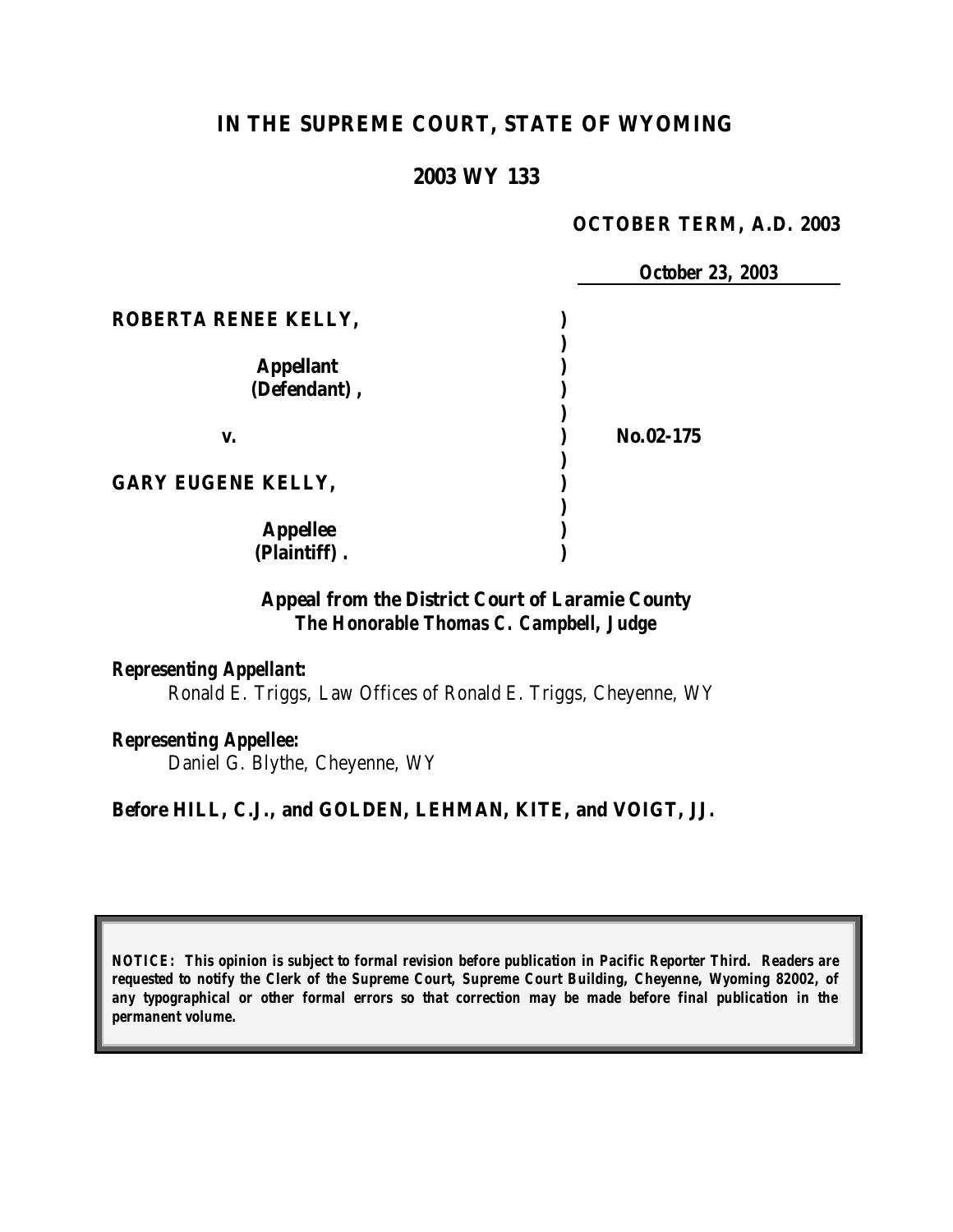#### **HILL, Chief Justice.**

[¶1] Appellant, Roberta Kelly (wife), seeks review of an order of the district court dividing the military pension due Appellee, Gary Kelly (husband). It is wife's contention that the district court erred in dividing the pension benefits. We will reverse and remand with directions that the district court conform its order in a manner consistent with this opinion.

#### **ISSUE**

[¶2] Wife states this issue:

Did the court err in applying the number of 25 years as the denominator in the formula for determining [wife's] proportionate share of [husband's] military pension?

Husband offers this modification of that issue:

Did the court have sufficient evidence to support the finding of fact contained in the Order Granting Defendant's Petition to modify the Decree of Divorce.

#### **FACTS**

[¶3] The parties were married on May 10, 1971, and were divorced on November 18, 1992. As a part of the property settlement, the district court awarded wife a portion of husband's military pension to be effective when he retired from military service. Husband first became associated with the United States military on July 10, 1969, when he joined the Wyoming Army National Guard. On February 15, 1983, he became a part of the Active Guard and Reserve Program (AGR), and all of his military time was consolidated for the purpose of establishing a 20-year retirement period for the AGR Program. That retirement triggered a provision of the divorce decree that provided for a division of his military retirement. In this respect the decree provided:

> The court finds that Gary Eugene Kelly has been a member of the United States Army since February 15, 1983…. The court further finds that during said active and creditable service [wife] and [husband] were married nine years. That the court orders the Secretary of the Army by and through its finance office to, beginning on the date that Gary Eugene Kelly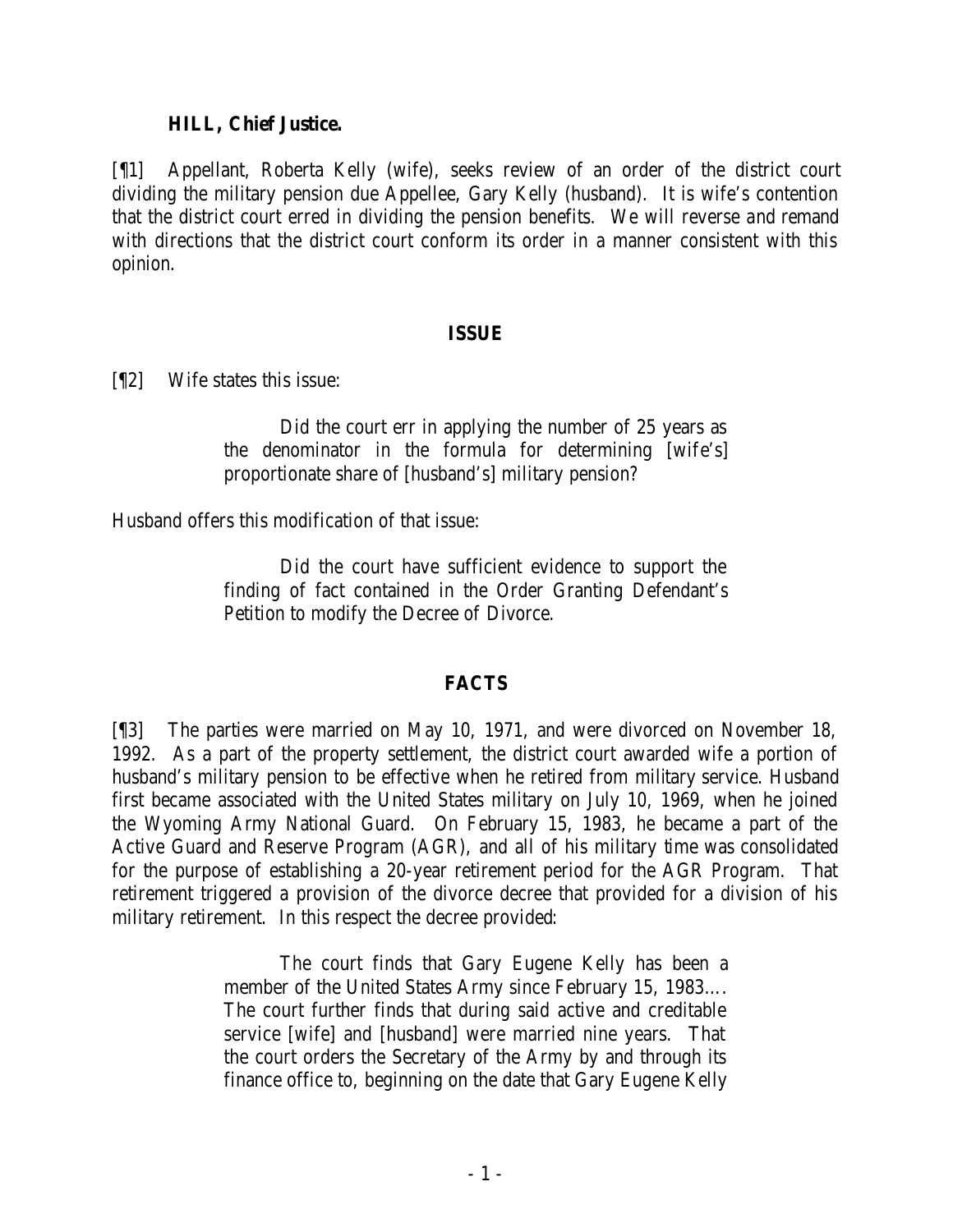begins receiving his military retirement, to pay directly to Roberta Renee Kelly an amount of money pursuant to the following formula:

9  $x 50\% = Wife's share$ Total No. yrs. of service

Said payments will be calculated as if [husband] was a major at the time of retirement even though he may be of higher rank. Any increase in rank after this decree of divorce which represents an increase in pension benefits shall all belong to [husband]. Cost of living increases for a major from the date of divorce to retirement shall be included to calculate [wife's] share of retirement. Said payments shall continue until the date of death of Gary Eugene Kelly or the date of death of Roberta Renee Kelly, whichever comes first.

Said payments under this Judgment and Decree shall be considered a division of property and not as alimony. That this Judgment and Order is meant to comply with the requirements of 10 USCS Section 1408.

In the event this paragraph is deemed to not comply with requirements established by the U.S. Army to divide retirement benefits or for any other reason, this court retains jurisdiction to modify these provisions.

[¶4] As it turns out, the military was unable to divide husband's pension without further guidance from the district court.<sup>1</sup> On May 30, 2002, the district court issued an order attempting to clarify the division of husband's pension. That order provided:

 <sup>1</sup> Former Spouse Payments from Retired Pay, 32 C.F.R. pt. 63.4 (2000) provides:

It is the policy of the Uniformed Services to honor a former spouse's request for direct payment from a given member's retired pay in enforcement of a court order that provides for a [sic] alimony, child support, or division of property, when the terms, conditions, and requirements in this part are satisfied.

<sup>32</sup> C.F.R. pt. 63.6 (2000) (removed 66 Fed. Reg. 53,958 (October 25, 2001) sets forth the procedures to be used for a case such as this.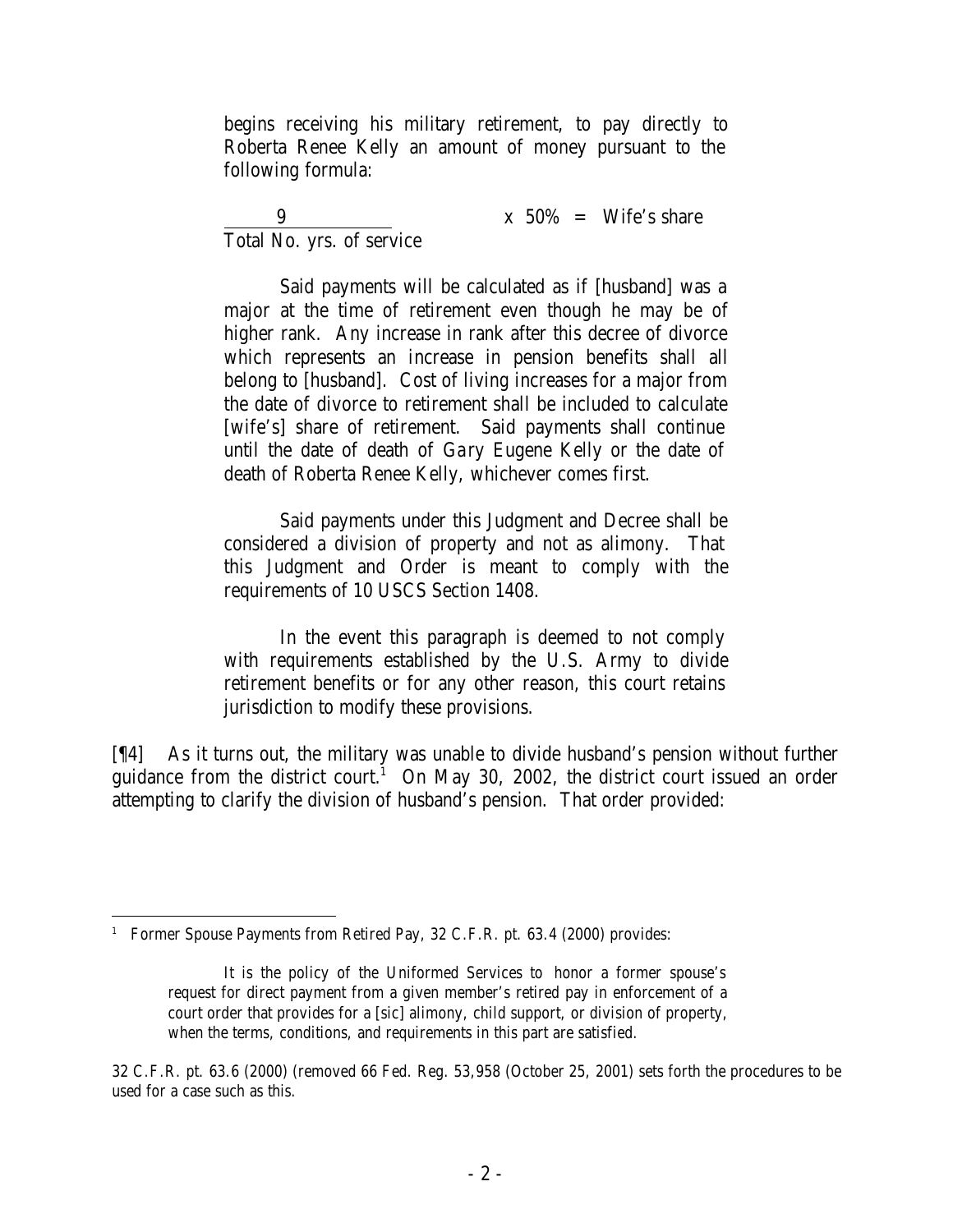1. The cited provision of the original decree is indisputably a property settlement in an unappealled divorce action and is res judicata as it meets every element of that test.

2. The portion of the decree which purports to "retain jurisdiction" is ineffective under the law of Wyoming as the Court cannot bestow upon itself continuing jurisdiction the law does not otherwise allow.

3. The parties do agree, though not through a formal stipulation, that the numerator in the retirement formula set forth in paragraph 4 of the decree is incorrect and should reflect ten (10) years instead of nine (9) years of marriage during creditable service.

4. The evidence and testimony presented makes clear what the total number of years of service is, twenty-five (25).

5. Paragraph 4 of the decree clearly incorporates the requirements of federal law as it is applied through the rules and regulations of the United States Military.

6. The Court retained not jurisdiction to modify, but instead the power to clarify and interpret its own rulings. To that limited extent, a motion to modify can, and in this circumstance, should be treated as a pleading requesting clarification.

IT IS HEREBY ORDERED, ADJUDGED, AND DECREED that the petition for modification of divorce shall be and same is hereby considered by this Court a request for clarification and interpretation of the Court's ruling in the original decree, and as such the plaintiff's motion for dismissal is rendered moot.

IT IS FURTHER ORDERED that in the face of the United States Army's refusal or inability to divide the property in accordance with paragraph 4 without clarification, paragraph 4 of the original decree is hereby clarified and interpreted to reflect the proper formula for use by the United States Army in determining the wife's share of the retirement should include a numerator of ten (10) years, and a denominator of twenty-five (25) years. The reminder of Paragraph 4 and the remainder of the formula shall not in any way be affected by this order.

IT IS FURTHER ORDERED that the Unites Sates Army through the Department of Defense or other bureau or finance office shall pay to the wife her lawful retirement share utilizing the original order and this clarification.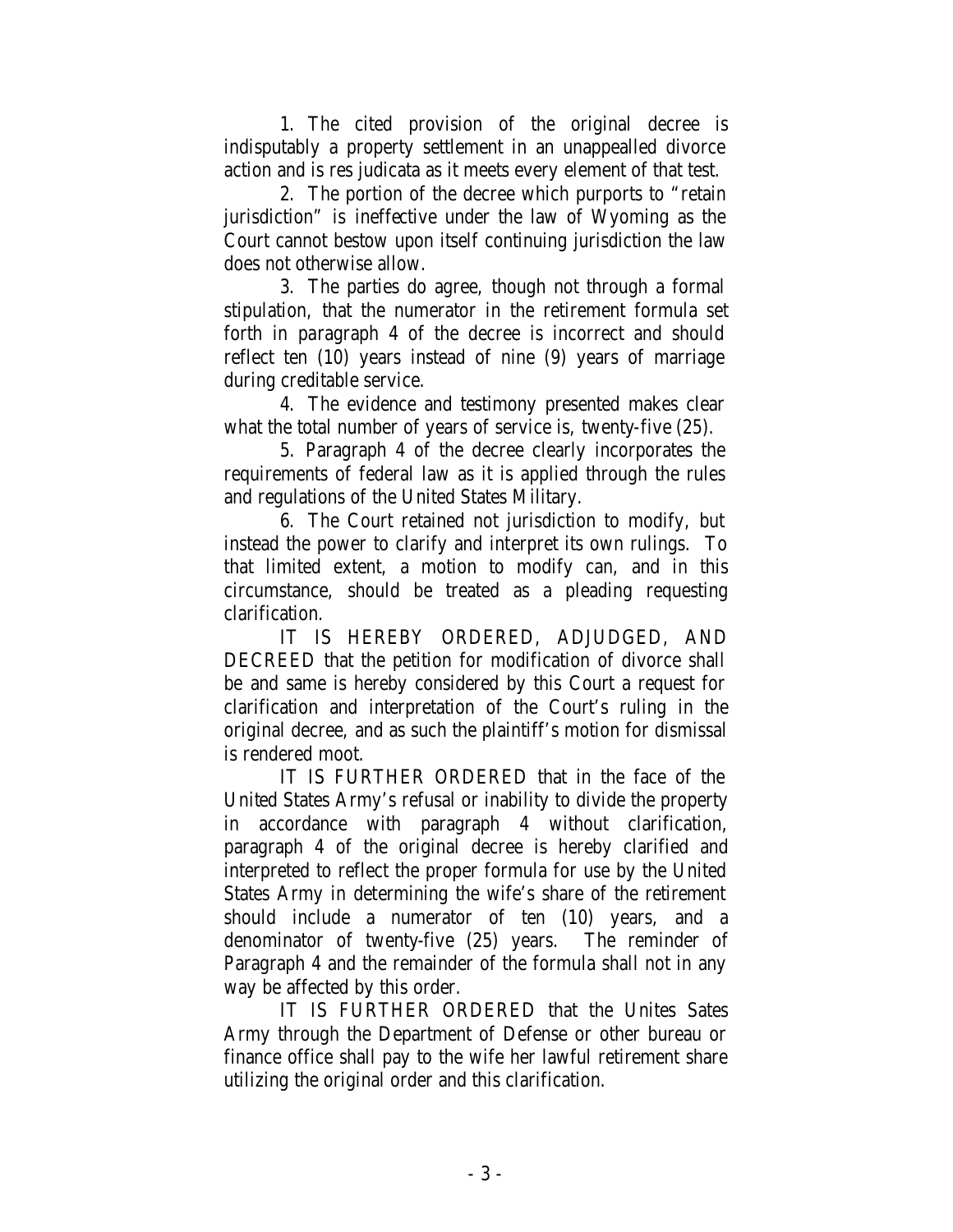[¶5] Husband's military orders dated November 29, 2001, released him from active duty and placed him on the retired list effective February 28, 2002, at the rank of Lieutenant Colonel (05). Those orders contain, inter alia, this information:

> Vol retirement: 20 years, 01 months, 19 days Section 1405: 21 years, 01 months, 07 days Basic pay: 25 years, 10 months, 23 days

### **DISCUSSION**

[¶6] In his treatise on Family Law and Practice, Professor Rutkin provides this guidance for the instant circumstances:

> The court may order a definite dollar amount to be paid or may choose a more complex formula. Using a percentage allows an automatic escalator for inflation. A proposed formula to be used when dividing pension as marital property is as follows:

> Number of years of active duty  $x = \frac{1}{2}$  amount of ret. pay Number of years of marriage

4 Arnold H. Rutkin, *Family Law and Practice*, § 43.14, esp. 43.14[3] (2003); *also see* 1 Elizabeth Williams, *Marital Property Law*, § 10.05 (Rev. 2nd ed. 2003). Any such order may not exceed 50% of a member's disposable retired pay. 10 USCS § 1408(e) (LEXIS 1998). A "court order" includes, pertinent to this matter, a final decree which: "in the case of a division of property, specifically provides for the payment of an amount, expressed in dollars or as a percentage of disposable retired pay, from the disposable retired pay of a member to the spouse or former spouse of that member." 10 USCS §  $1408(a)(2)(C)$ .

[¶7] Perhaps the most useful guidance for a circumstance such as this is found at the website for the Defense Finance and Accounting Service. http://www.dfas.mil/money/garnish/fs-qa.htm. In a section dealing with frequently asked questions, this is found: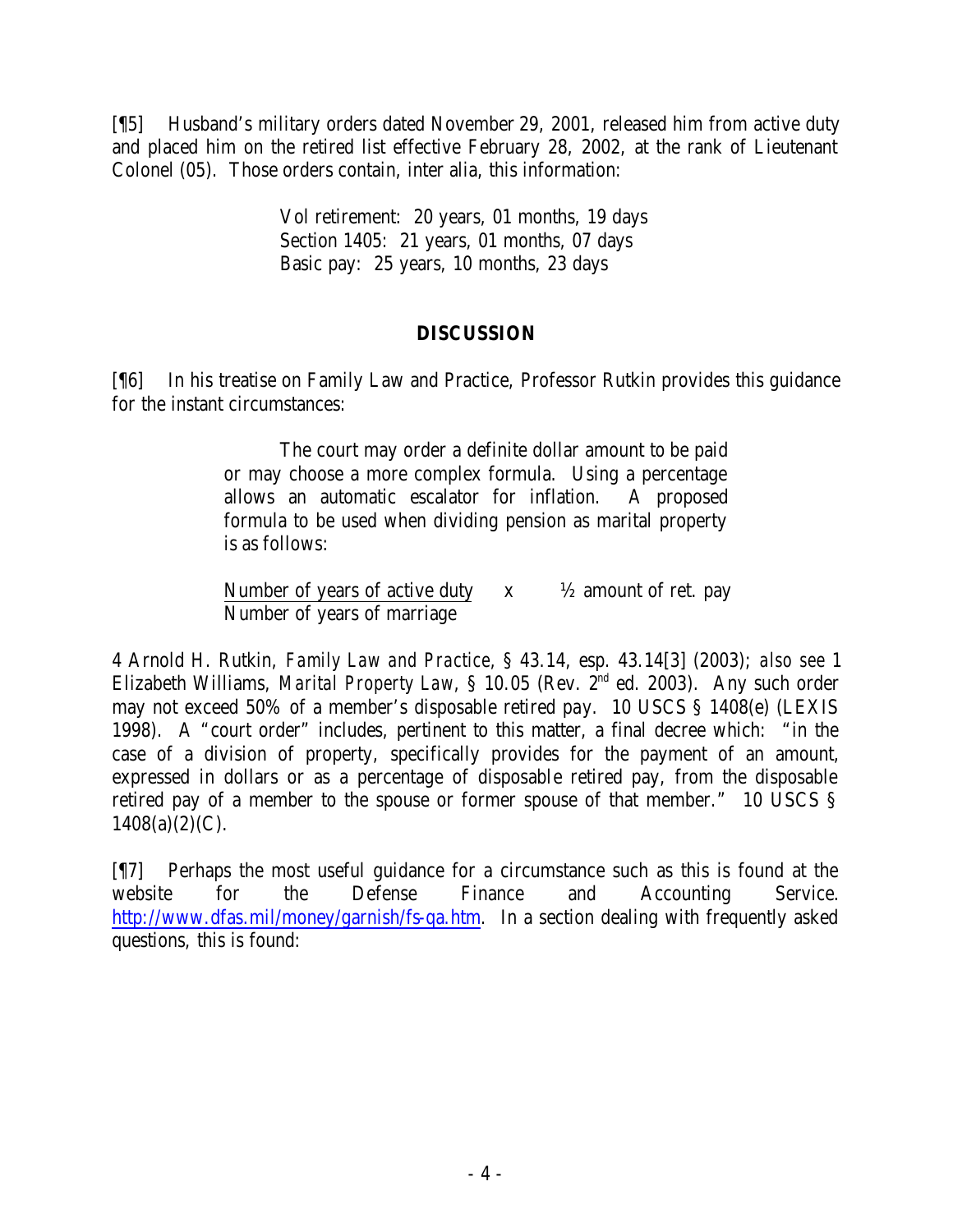2. **My award of a portion of the member's military retired pay as property is expressed as a formula with the numerator as the number of years we were married while the member performed military service creditable for retirement. I was told I had to get a clarifying order because this "number" was not provided in the court order. Why is this the case when our marriage and divorce dates, and the member's service entry date, were given in the court order?**

An award of military retired pay as property expressed as a formula or hypothetical retired pay amount may be enforced under the USFSPA without a clarifying order only if the requirements of the proposed regulations (60 Fed. Reg. 17,507 (1995)(to be codified at 32 CFR pt. 63) (proposed April 6, 1995) are met. With regard to an award expressed as a formula, the only number supplied by DFAS will be the number of years of creditable service. All other information must be contained in the court ordered formula. With regard to a hypothetical for payment of a retired pay amount, the award must be based on at least 15 years of creditable service, and the only information DFAS will supply is the date of retirement. All other information, such as the member's hypothetical rank or years of creditable service at hypothetical retirement, must be contained in the court order.

[¶8] At Former Spouse Payments From Retired Pay, 60 Fed. Reg. 17,508, paragraph (c)(8)(iii) (April 6, 1995) we find this example/explanation of how the formula is supposed to work:

> (iii) *Example*. A court order awards the former spouse 25% of the member's monthly retired/retainer pay of a retired rank of Captain with 20 years of service to include the same percentage of cost-of-living increases. The member later retires after 25 years of service as a Major. The monthly retired pay of a Captain with 20 years of service equals \$1,000.00 and the monthly retired pay of a Major with 25 years of service is \$1,100.00; \$1,000.00 divided by \$1,100.00 equals .909091. This amount (.909091) multiplied by 25% (amount of former spouse award) is .2272. This 22.72% award is proportionately the same share as the 25% award in the court order except it is expressed in terms of the member's actual rather than hypothetical retirement pension.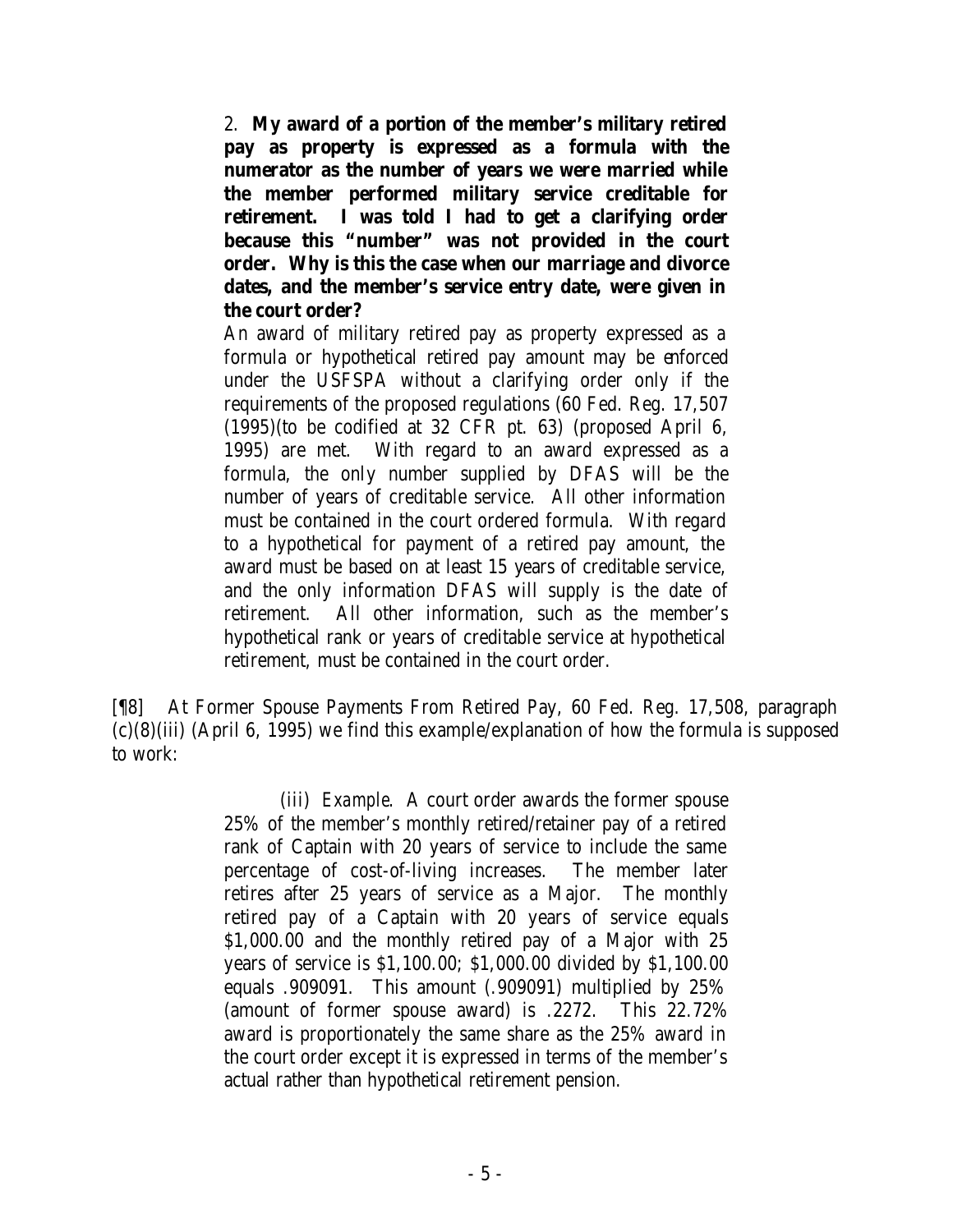[¶9] Turning next to Former Spouse Payments from Retired Pay, 32 C.F.R. pt. 63.3(f) (2000) (removed 66 Fed. Reg. 53,958 (October 25, 2001)), we find this definition of "creditable service":

> (f) *Creditable service*. Service counted towards the establishment of any entitlement for retired pay.

[¶10] As may be readily discerned from Appendix I, *Uniformed Services Former Spouse Protection Act, Dividing Military Retired Pay*, making the calculation is sometimes easy and sometimes complex. In this case it is somewhat complex. The numerator in the district court's formula must be 10 years (or 120 months) because all agree that for purposes of the formula, the parties were married for ten years. The district court intended that the denominator be 20 years (or 240 months) because the body of the order refers to active and creditable service. According to husband's orders, he had 20 years of service creditable to his retirement. The 25-year figure used in the clarifying order appears to be drawn from the basic pay line of husband's orders. So far as we can ascertain, that is an artificial number used to calculate base pay, but is not relevant to the formula. Considering the original order and the clarified order together, we glean these facts that are relevant and necessary to resolution of this case:

 (1) The parties were married for over 20 years, but for purposes of dividing the pension at issue, the parties were married for 120 months while husband served in the military service creditable to his retirement benefit.

(2) Husband retired with 240 months of creditable service.

 (3) Employing the formula from the original decree, as it was intended to be employed, wife is entitled to a percentage represented by this equation: 120/240 x  $.5 = .25$ . In other words, wife is entitled to 25% of husband's disposable retired pay, as modified below (*see* 60 Fed. Reg. 17,508, paragraph (c)(8)(iii) (April 6, 1995)).

 (4) Payments to wife are to be calculated as if husband was a Major, with retirement credits of 20 years at the time of his retirement, even though he was of a higher rank.

 (5) Cost of living increases for a Major, from the date of divorce to retirement (and thereafter) shall be included to calculate wife's share of the retirement.

### **CONCLUSION**

[¶11] The order of the district court is reversed, and this matter is remanded to the district court for entry of a new clarifying order that is consistent with this opinion.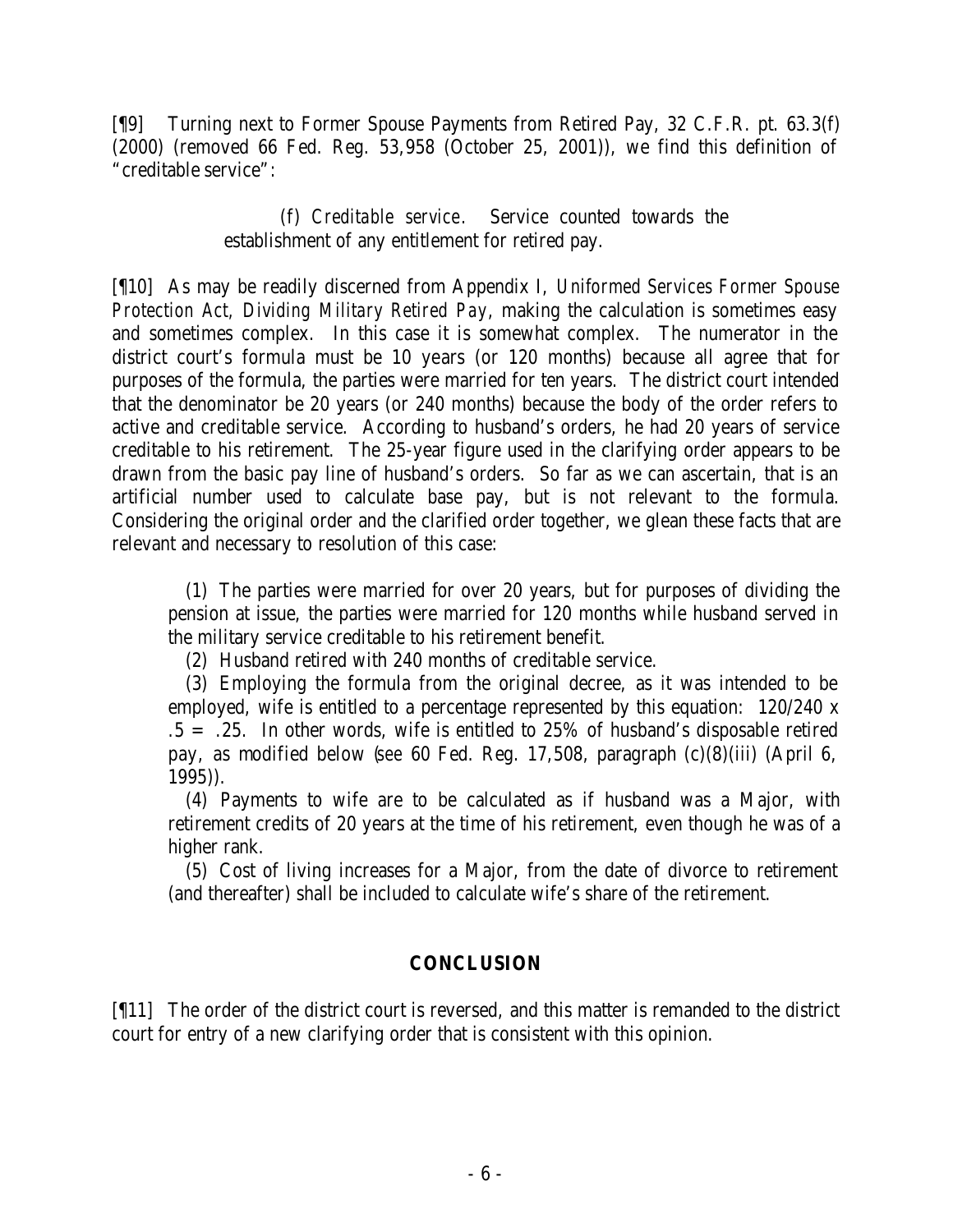# **APPENDIX I**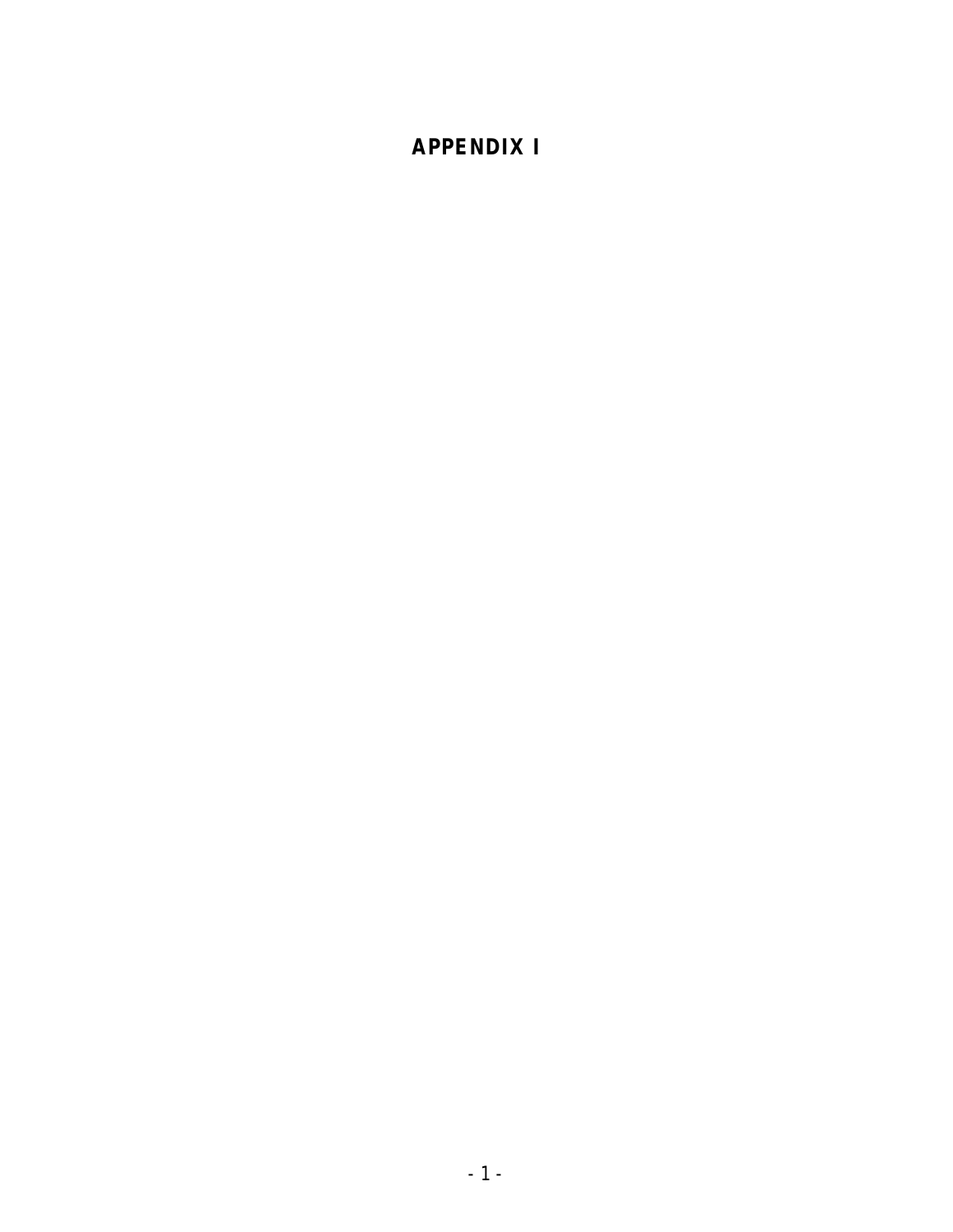# UNIFORMED SERVICES FORMER SPOUSE PROTECTION ACT DIVIDING MILITARY RETIRED PAY

## GARNSHMENT DIRECTORATE DEFENSE FINANCE AND ACCOUNTING SERVICE CLEVELAND, OHIO

# DFAS-GAG/CL P.O. BOX 998002 CLEVELAND, OH 44199-8002

#### 1 866-859-1845 FAX (216) 522-6960 Website www.dfas.mil/money/garnish/

### TABLE OF CONTENTS

| L       |                                                                      | Page |
|---------|----------------------------------------------------------------------|------|
| $\Pi$ . | DOCUMENTS NEEDED TO DIVIDE MILITARY RETIRED PAY                      |      |
|         | III. REQUIREMENTS FOR ENFORCEABILITY UNDER USFSPA 3                  |      |
|         |                                                                      |      |
|         |                                                                      |      |
|         |                                                                      |      |
|         |                                                                      |      |
|         |                                                                      |      |
|         |                                                                      |      |
|         |                                                                      |      |
|         | d. Awards expressed using both a formula and a hypothetical award 10 |      |
|         |                                                                      |      |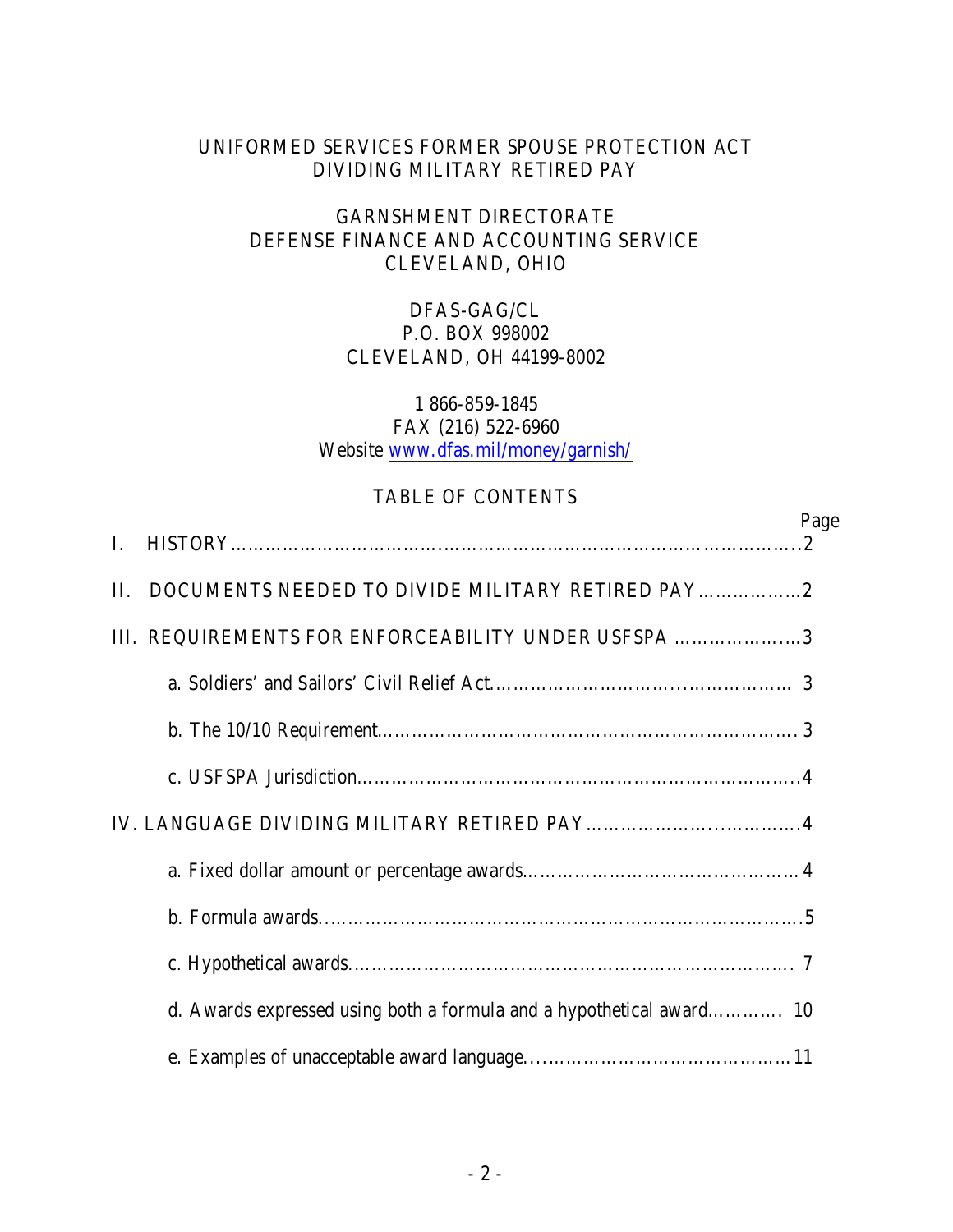## UNIFORMED SERVICES FORMER SPOUSE PROTECTION ACT DIVIDING MILITARY RETIRED PAY

# **I. HISTORY.**

The Uniformed Services Former Spouse Protection Act (USFSPA) was passed by Congress in 1982. The USFSPA gives a State court the authority to treat military retired pay as marital property and divide it between the spouses. Congress' passage of the USFSPA was prompted by the United States Supreme Court's decision in *McCarty v.McCarty* in 1981.<sup>1</sup>

The *McCarty* decision effectively precluded state courts from dividing military retired pay as an asset of the marriage. Justice Blackmun, writing for the majority, stated that allowing a state to divide retired pay would threaten "grave harm to 'clear and substantial' federal interests."<sup>2</sup> Accordingly, the Supremacy Clause of Article VI preempted the State's attempt to divide military retired pay. Congress, by enacting the USFSPA, clarified it's intent that State courts have the power to divide what can be the largest asset of a marriage.

With the passage of the USFSPA, Congress took the opportunity to set forth various requirements to govern the division of military retired pay. Congress sought to make a fair system for military members, considering that their situation often exposes them to difficulties with civil litigation. Therefore, if a member is divorced while on active duty, the requirements of the Soldiers' and Sailors' Civil Relief Act (SSCRA)<sup>3</sup> must be met before an award dividing military retired pay can be enforced under the USFSPA.<sup>4</sup> The USFSPA contains its own jurisdictional requirement.<sup>5</sup> It limits the amount of the member's retired pay which can be paid to a former spouse to 50% of the member's disposable retired pay (gross retired pay less authorized deductions).<sup>6</sup> It requires that the parties must have been married for at least 10 years while the member performed at least 10 years of active duty service before a division of retired pay is enforceable under the USFSPA.<sup>7</sup> It specifies how an award of military retired pay must be expressed.<sup>8</sup>

# **II. DOCUMENTS NEEDED TO DIVIDE MILITARY RETIRED PAY.**

<sup>1</sup> McCarty v. McCarty, 453 U.S. 210 (1981)

<sup>2</sup> Id. at 232.

<sup>3</sup> *See* Soldier's and Sailor's Civil Relief Act, 10 U.S.C. App. § 501 et seq.

 $4$  10 U.S.C. § 1408(b)(1)(D).

 $5$  10 U.S.C. § 1408(c)(4).

<sup>6</sup> 10 U.S.C. § 1408 (e)(1).

 $7$  10 U.S.C. § 1408 (d)(2).

 $8$  10 U.S.C. § 1408 (a)(2)(C).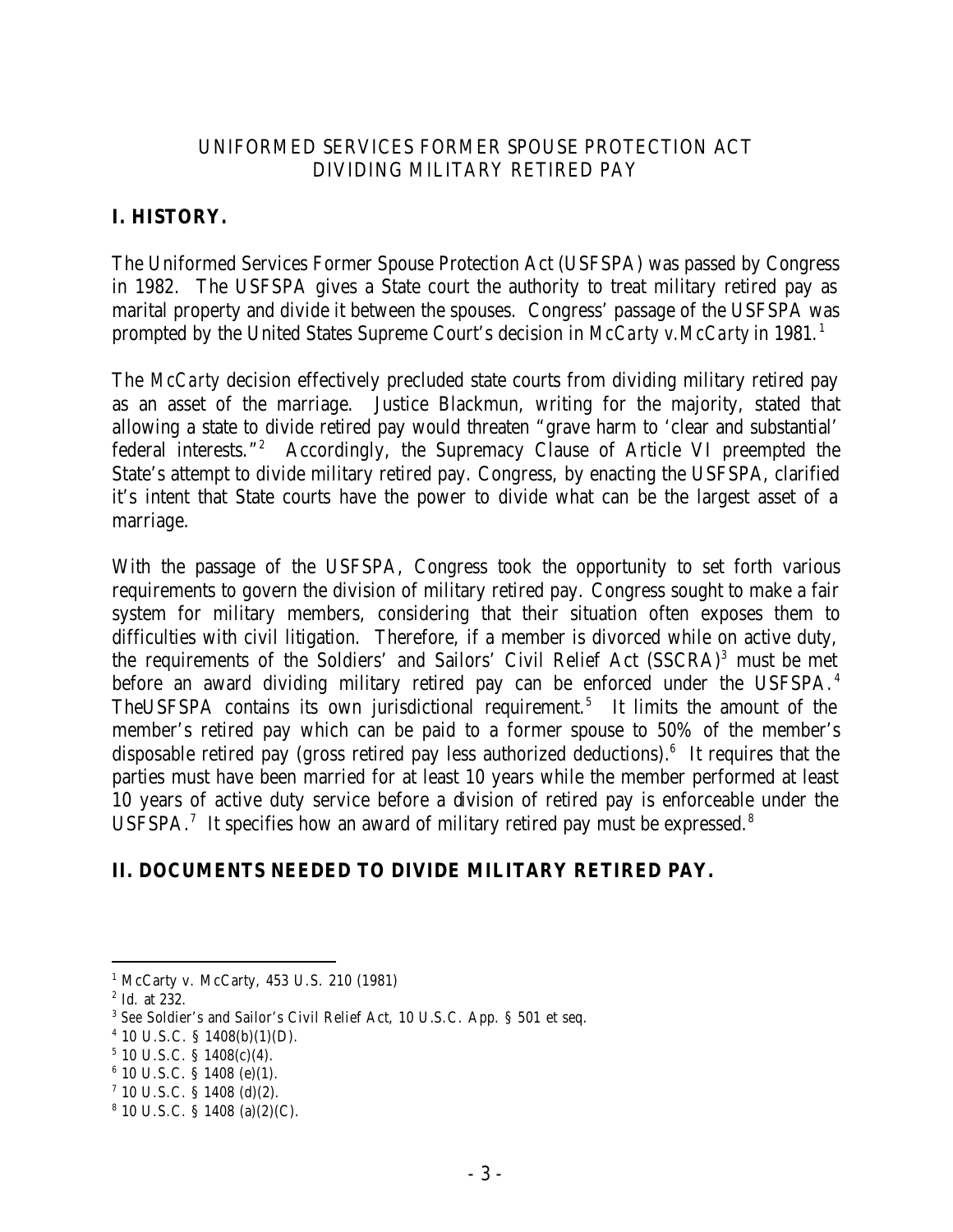The USFSPA defines a "court order" dividing military retired pay enforceable under the Act as a "final decree of divorce, dissolution, annulment, or legal separation issued by a court, or a court ordered, ratified, or approved property settlement incident to such a decree."<sup>9</sup> This also includes an order modifying a previously issued "court order." Since military retired pay is a Federal entitlement, and not a qualified pension plan, there is no requirement that a Qualified Domestic Relations Order (QDRO) be used. As long as the award is set forth in the divorce decree or other court order in an acceptable manner, that is sufficient. It is also not necessary to judicially join the "member's plan" as a part of the divorce proceeding. There is no Federal statutory authority for this. The award may also be set forth in a court ratified or approved separation agreement, or other court order issued incident to the divorce.

In order to submit an application for payments under the USFSPA, a former spouse needs to submit a copy of the applicable court order certified by the clerk of court within 90 days immediately preceding its service on the designated agent,<sup>10</sup> along with a completed application form  $(DD)$  Form  $2293$ .<sup>11</sup> Instructions, including designated agent names and addresses, are on the back of the DD Form 2293. The Defense Finance and Accounting Service (DFAS) is the designated agent for all uniformed military services. The Form and instructions can be downloaded from our DFAS website at www.dfas.mil. Click on Money Matters, then Garnishments.

# **III. REQUIREMENTS FOR ENFORCEABILITY UNDER USFSPA**.

### **a. Soldiers' and Sailors' Civil Relief Act.**

The provision of the SSCRA that has primary application to the USFSPA and the division of military retired pay is the section concerning default judgments against active duty service members. This section requires that if an active duty defendant fails to make an appearance in a legal proceeding, the plaintiff must file an affidavit with the court informing the court of the member's military status. The court shall appoint an attorney to represent the interests of the absent defendant.<sup>12</sup> Since a member has 90 days after separation from active duty service to apply to a court rendering a judgment to re-open a case on SSCRA grounds<sup>13</sup>, the SSCRA is not a USFSPA issue where a member has been retired for more than 90 days.

### **b. The 10/10 requirement.**

<sup>&</sup>lt;sup>9</sup> 10 U.S.C. § 1408 (a)(2).

<sup>&</sup>lt;sup>10</sup> Department of Defense Financial Management Regulation (DoDFMR), Volume 7B, Subparagraph 290601.C. Available over the Internet at www.dod.mil/comptroller/fmr/.

 $11$  Id. at Paragraph 290502.

 $12$  10 U.S.C. App. § 520(l).

<sup>13</sup> 10 U.S.C. App. § 520(4).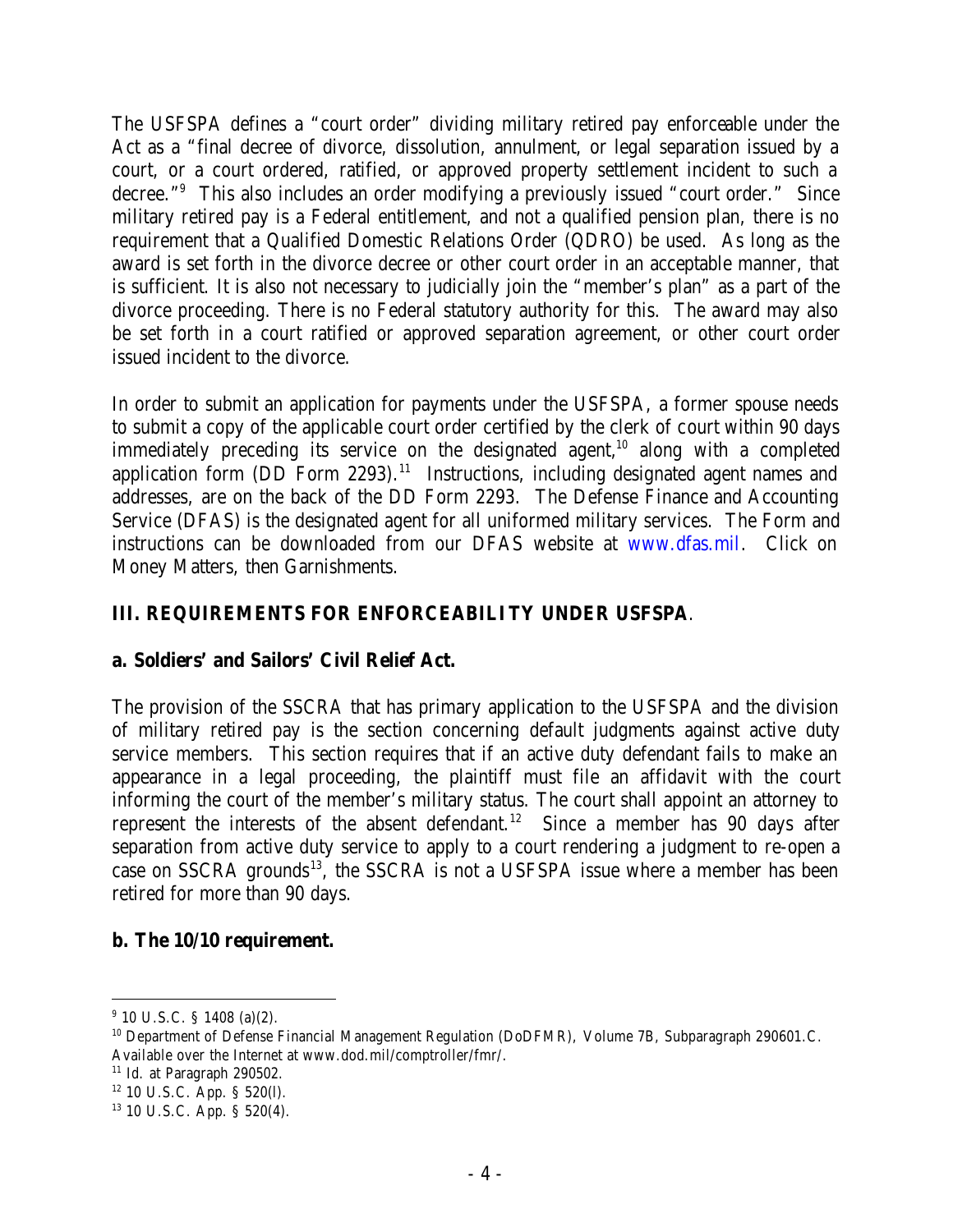This is a "killer" requirement. For a division of retired pay as property award to be enforceable under the USFSPA, the former spouse must have been married to the member for a period of 10 years or more during which the member performed at least 10 years of service creditable towards retirement eligibility.<sup>14</sup> This requirement does not apply to the Court's authority to divide military retired pay, but only to the ability of the former spouse to get direct payments from DFAS. This is a statutory requirement, and not a personal right of the member that can be waived. Although this requirement was probably included in the USFSPA to protect members, we have had more complaints about it from members than from former spouses. Assuming that a member intends to meet his or her legal obligations, the member would much rather have us pay the former spouse directly rather than have to write a check each month. It would lessen contact with the former spouse, and the former spouse would receive her or his own IRS Form 1099, instead of the member being taxed on the entire amount of military retired pay.

If we cannot determine from the court order whether the 10/10 requirement has been met, we may ask the former spouse to provide a copy of the parties' marriage certificate. A recitation in the court order such as, "The parties were married for 10 years or more while the member performed 10 years or more of military service creditable for retirement purposes" will satisfy the 10/10 requirement.

## **c. USFSPA Jurisdiction.**

The USFSPA's jurisdictional requirement is found in 10 U.S.C. § 1408(c)(4). This is another "killer" requirement. If it is not met, the former spouse's application for retired pay as property payments under the USFSPA will be rejected. For a court to have the authority to divide military retired pay, the USFSPA requires that the court have "C-4" jurisdiction over the military member in one of three ways. One way is for the member to consent to the jurisdiction of the court. The member indicates his or her consent to the court's jurisdiction by taking some affirmative action with regard to the legal proceeding, such as filing any responsive pleading in the case. Simply receiving notice of filing of the divorce complaint or petition is not sufficient. Consent is the most common way for a court to have "C-4" jurisdiction over a member.

The other ways for the court to have C-4 jurisdiction is for the member to be a resident of the State other than because of his or her military assignment, or for the court to find that the member was domiciled in the particular State. Now, the key with regard to domicile is that it should be the court making this determination, and it should be noted in the divorce decree.

# **IV. LANGUAGE DIVIDING MILITARY RETIRED PAY.**

 14 10 U.S.C. § 1408 (d)(2).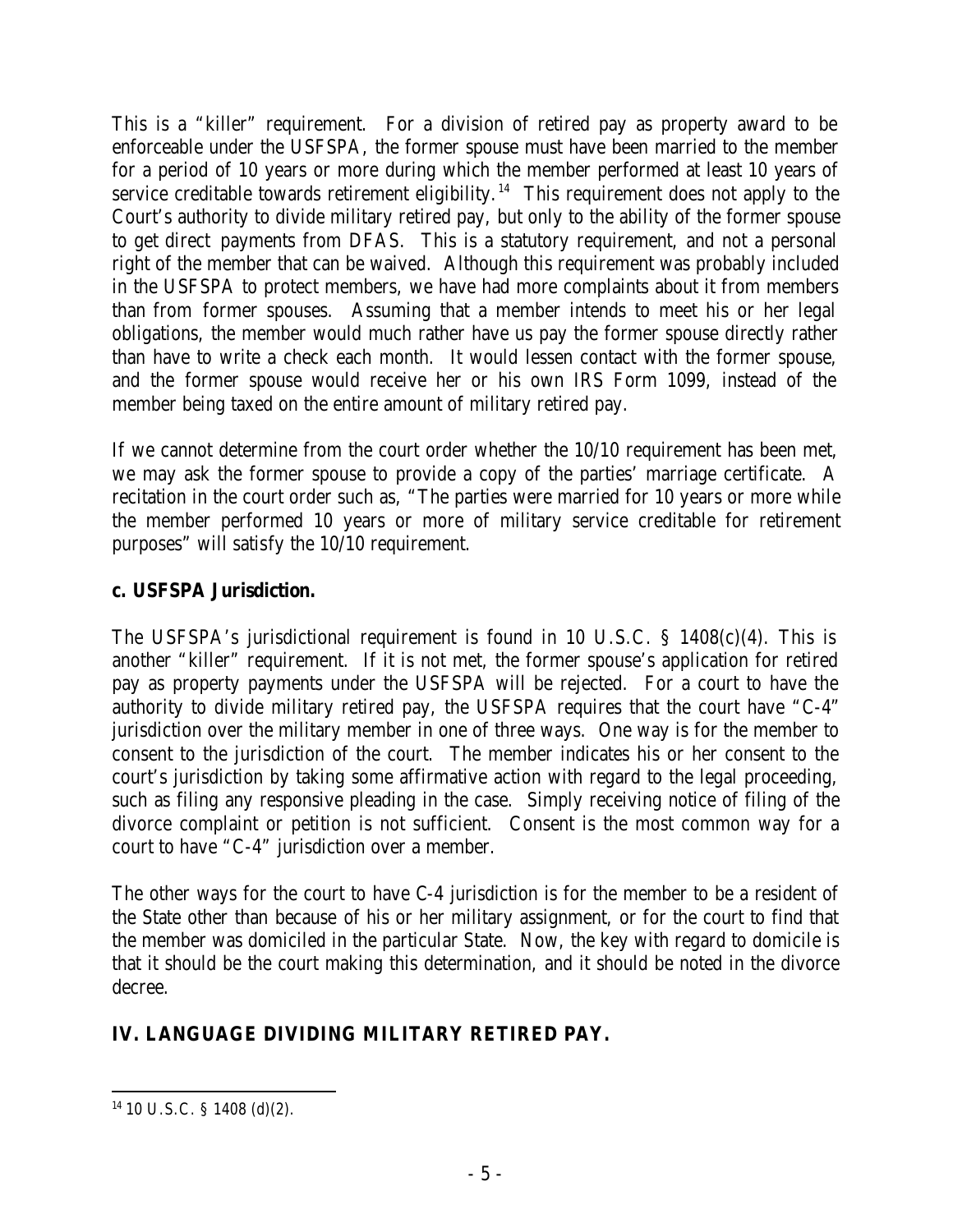#### **a. Fixed dollar amount or percentage awards.**

The major reason for rejecting applications for payments under the USFSPA is that the language dividing retired pay is faulty. The USFSPA states that for an award to be enforceable, it must be expressed either as a fixed dollar amount or as a percentage of disposable retired pay.<sup>15</sup> If a fixed dollar amount award is used, the former spouse would not be entitled to any of the member's retired pay cost of living adjustments  $(COLA's).$ <sup>16</sup> Because of the significant effect of COLA's over time, it is infrequent that an award is stated as a fixed dollar amount. The more common method of expressing the former spouse's award is as a percentage of the member's disposable retired pay. This has the benefit to the former spouse of increasing the amount of the former spouse's award over time due to periodic retired pay COLA's.

All percentage awards are figured based on a member's disposable retired pay, which is a member's gross retired pay less authorized deductions.<sup>17</sup> The authorized deductions vary based on the date of the parties' divorce. The principal deductions now include retired pay waived to receive VA disability compensation, disability retired pay, and Survivor Benefit Plan premiums where the former spouse is elected as the beneficiary. Since the United States Supreme Court has ruled that Congress authorized the division of only disposable retired pay, not gross retired pay,<sup>18</sup> the regulation provides that all percentage awards are to be construed as a percentage of disposable retired pay.<sup>19</sup>

Set-offs against the former spouse's award are not permitted. If the former spouse's award is expressed in terms which require an amount to be deducted from the award, such as a percentage of disposable retired pay less some set-off amount (e.g., the Survivor Benefit Plan premium or the former spouse's child support obligation or some other debt), the entire award is unenforceable. This type of award language does not meet the statutory requirement of a fixed dollar amount or percentage. If the award language does meet the requirements of the statute and is acceptable, but has subsequent language in the court order that requires a set-off amount be deducted from the former spouse's share, only the set-off is unenforceable. These determinations are because there is no provision of the USFSPA that authorizes set-off's. State courts have authority to divide military retired pay only as set forth by the USFSPA.<sup>20</sup> Thus, state court provisions not in accordance with the USFSPA are unenforceable.

 $15$  10 U.S.C. § 1408(a)(2)(C).

<sup>&</sup>lt;sup>16</sup> DoDFMR, vol. 7B, Paragraph 291103 provides for automatic COLA's only for awards expressed as a percentage of disposable retired pay.

<sup>17</sup> 10 U.S.C. § 1408(a)(4) (amended 1986, 1990).

<sup>18</sup> Mansell v. Mansell, 490 U.S. 581.

<sup>19</sup> DoDFMR, vol. 7B, Paragraph 290606.

<sup>&</sup>lt;sup>20</sup> Mansell, 490 U.S. at 581, illustrates the general principal that state courts may deal with military retired pay only in accordance with the provisions of the USFSPA.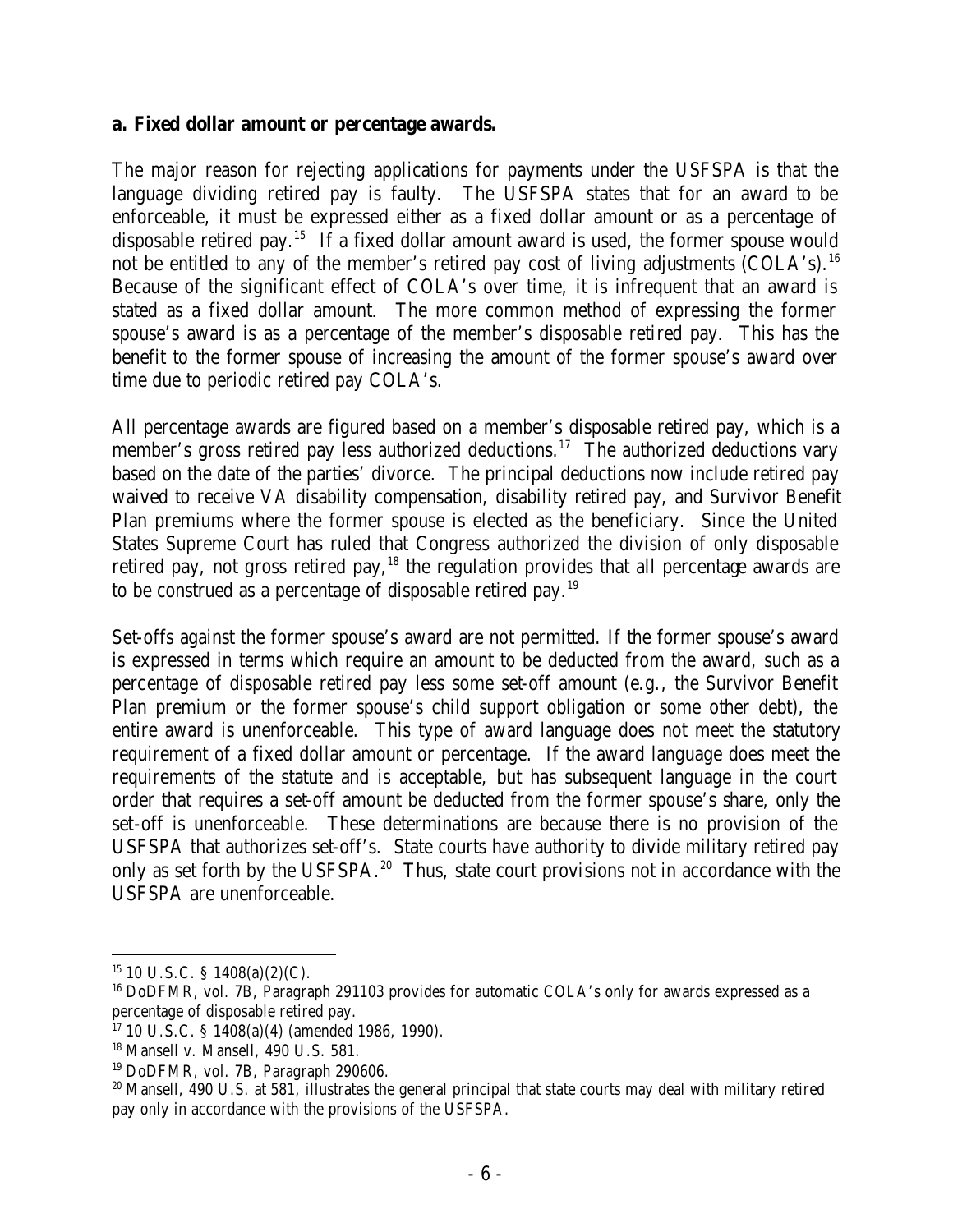There is no magic language required to express a percentage or fixed dollar award. All the divorce decree needs to say is that: **"The former spouse is awarded \_\_\_ percent [or dollar amount] of the member's military retired pay."**

## **b. Formula awards for divorces while the member is on active duty.**

Most of the problems with award language have arisen in cases where the parties were divorced while the member was still on active duty. In these cases, the former spouse's award is indeterminate since the member has not yet retired. Since the parties do not know how much longer the member will remain in military service after the divorce, a straight percentage award may not be suitable. Also, many States take the approach that the former spouse should not benefit from any of the member's post-divorce promotions or pay increases based on length of service after the divorce. These awards are often drafted in such a way that we cannot determine the amount of the award. This causes the parties to have to go back to court and obtain a clarifying order.

A proposed regulation was issued in 1995 that allowed the use of formula and hypothetical awards to divide military retired pay when the parties were divorced prior to the member's becoming eligible to receive retired pay.<sup>21</sup> Although this proposed regulation has never been finalized, it still provides the basis for our review of these types of awards.

A formula award is an award expressed in terms of a marital fraction, where the numerator covers the period of the parties' marriage while the member was performing creditable military service, and the denominator covers the member's total period of creditable military service. The former spouse's award is usually calculated by multiplying the marital fraction by  $\frac{1}{2}$ .

(A) For members retiring from active duty, the numerator is the total period of time from marriage to divorce or separation while the member was performing creditable military service. The numerator, expressed in terms of whole months, must be provided in the court order. Days or partial months will be dropped. DFAS will supply the denominator in terms of whole months of service creditable for retirement, and then work out the formula to calculate the former spouse's award as a percentage of disposable retired pay. All fractions will be carried out to six decimal places.

For example, assume you have a marriage that lasted exactly 12 years or 144 months. The member serves for 25 years and then retires. Using the above formula, the former spouse would be entitled to  $\frac{1}{2}$  x (144/300) = 24.0000% of the members disposable retired pay.

<sup>&</sup>lt;sup>21</sup> Former Spouse Payments From Retired Pay, 60 Fed. Reg. 17507 (1995) (to be codified at 32 C.F.R. pt. 63)(proposed Apr 5, 1995).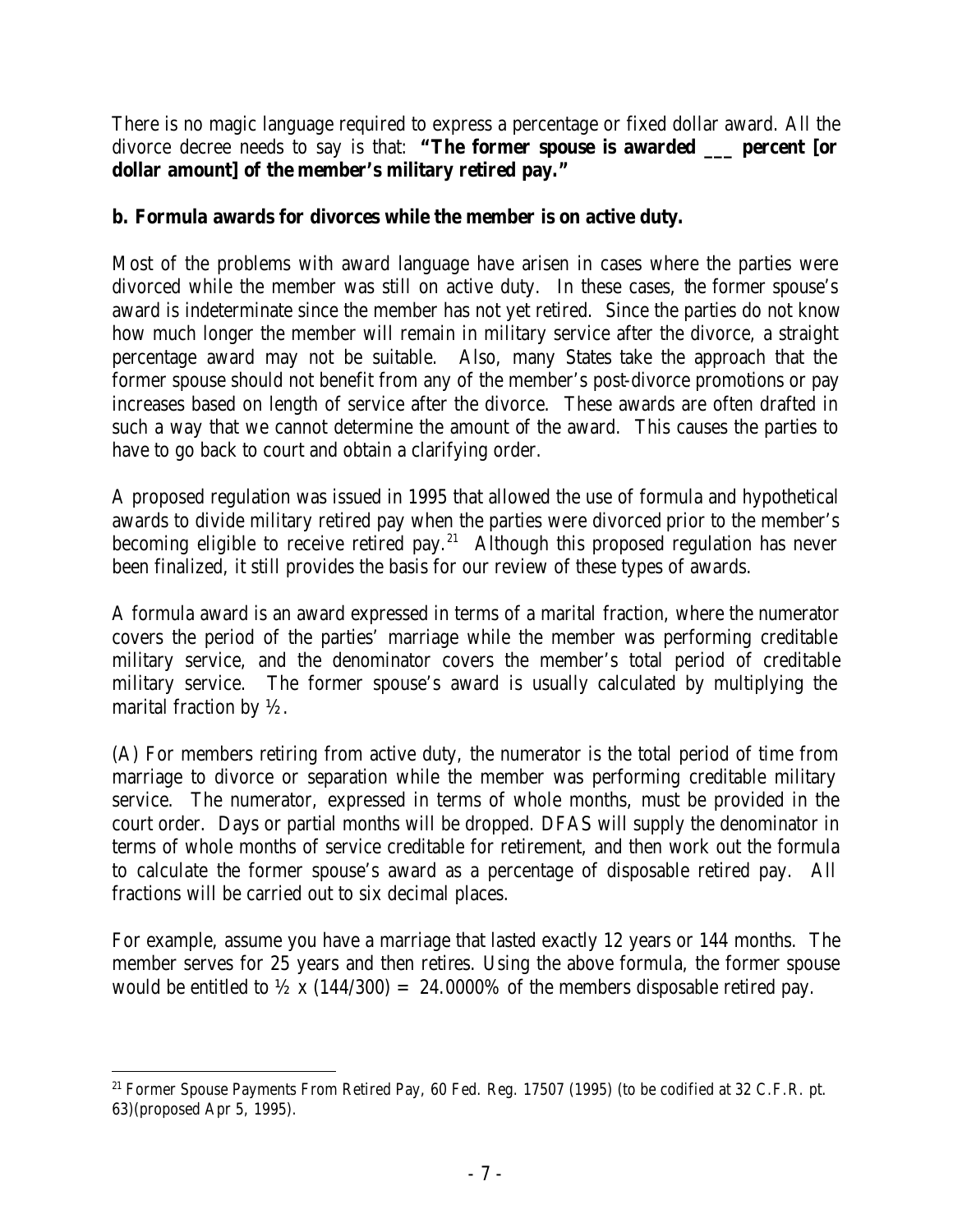The following language is an example of an acceptable way to express an active duty formula award:

> "The former spouse is awarded a percentage of the member's disposable military retired pay, to be computed by multiplying  $\%$  times a fraction, the numerator of which is months of marriage during the member's creditable military service, divided by the member's total number of months of creditable military service."

(B) In the case of members retiring from reserve duty, a marital fraction award must be expressed in terms of reserve retirement points rather than in terms of whole months. The numerator, which for reservists is the total number of reserve retirement points earned from marriage to divorce or separation, must be provided in the court order.<sup>22</sup> DFAS will supply the member's total reserve retirement points for the denominator. All fractions will be carried out to six decimal places.

The following language is an example of an acceptable way to express a reserve duty formula award.

**"The former spouse is awarded a percentage of the member's disposable military retired pay, to be computed by multiplying \_\_\_\_\_% times a fraction, the numerator of which is \_\_\_\_\_\_\_ reserve retirement points earned during the period of the marriage, divided by the member's total number of reserve retirement points earned."**

# **c. Hypothetical awards for divorces while member is on active duty.**

A hypothetical award is an award based on a retired pay amount different from the member's actual retired pay. It is usually figured as if the member had retired on the date of separation or divorce. Many jurisdictions use hypothetical awards to divide military retired pay. Unlike a formula award, a hypothetical award does not give the former spouse the benefit of any of the member's pay increases due to promotions or increased service time after the divorce.

The basic method for computing military retired pay is to multiply the member's retired pay base times the retired pay multiplier.<sup>23</sup> For members entering military service before September 8, 1980, the retired pay base is the member's final basic pay.<sup>24</sup> For members entering military service on or after September 8, 1980, the retired pay base is the average

  $22$  Id.

<sup>23</sup> DoDFMR, Vol. 7B, Paragraph 030102.

<sup>&</sup>lt;sup>24</sup> Id. at Subparagraphs 030102.A through C.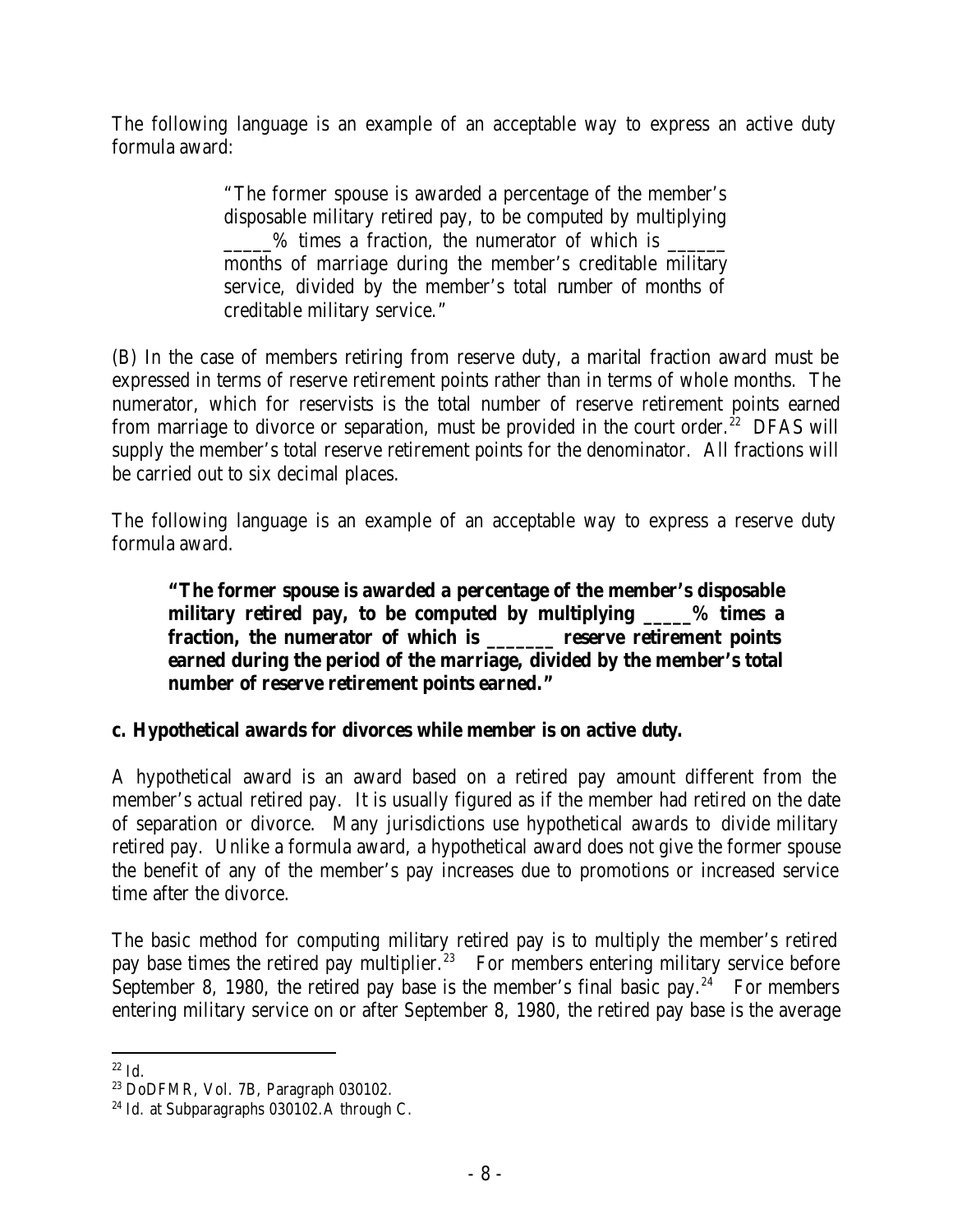of the member's highest 36 months of basic pay.<sup>25</sup> This will usually be the last 36 months prior to retirement.

The retired pay multiplier is the product of two and one-half percent times the member's years of creditable service.<sup>26</sup> The retired pay multiplier for a member entering military service on or after August 1, 1986, who is under age 62 and retires with less than 30 years of creditable service is reduced one percentage point for each full year less than 30, and  $1/12$ th of one percent for each full month.<sup>27</sup> The retired pay is recomputed without the reduction when the member attains age 62. The years of creditable service for a reservist are computed by dividing the reserve retirement points on which the award is to be based by 360. <sup>28</sup>

The hypothetical retired pay amount is computed the same way as the member's actual military retired pay, but based on variables that apply to the member's hypothetical retirement date**. These variables must be provided to us in the applicable court order. Failure to do so will cause the court order to be rejected.** The court order must provide: 1) the hypothetical retired pay base, 2) the hypothetical years of creditable service (or reserve points, in the case of a reservist), and 3) the hypothetical retirement date. The principal problem we find with hypothetical awards is that one or more of the necessary variables for the hypothetical retired pay computation is often left out of the court order. If we are not able to compute a hypothetical retired pay figure from the information provided in the court order, the parties will have to have the award clarified by the court.

For members entering military service before February 8, 1980, the hypothetical retired pay base is the member's basic pay at the hypothetical retirement date. Basic pay tables are available at the DFAS website at www.dfas.mil, under Money Matters. Attorneys should be able to obtain the basic pay figure either from the member or from the applicable pay table.

For members entering military service on or after September 8, 1980, the hypothetical retired pay base is the average of the member's highest 36 months of basic pay prior to the hypothetical retirement date. The "high 36 months" will probably be the last 36 months prior to that date. This information is specific to each member. For members retiring from active duty, the pay information can be obtained from either the member during discovery or from his pay center by subpoena. **We at the Garnishment Directorate do not have access to this pay information.** It must be included in the court order dividing military retired pay.

<sup>&</sup>lt;sup>25</sup> Id. at Subparagraph 030108.C.

<sup>26</sup> Id. at Subparagraph 030102.D.

 $27$  Id.

<sup>28</sup> Id. at Subparagraph 010301.F.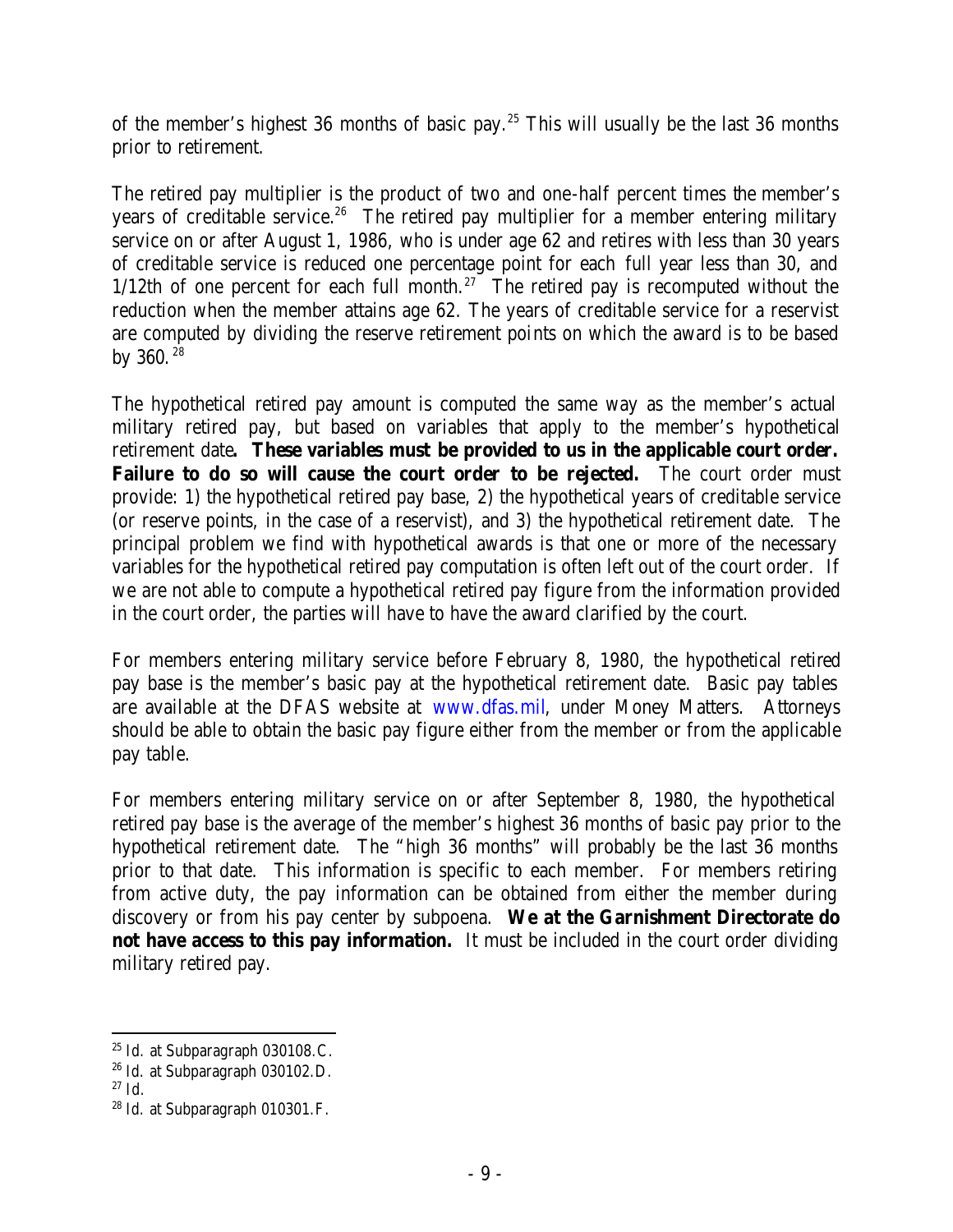A qualified reservist is not eligible to receive military retired pay until attaining age  $60.^{29}$ A reservist's "high 36 months" will be the 36 months prior to his or her attaining age 60. **The hypothetical retired pay base for "high 36 month" reservists does not need to be included in the court order**. We will figure the retired pay base for hypothetical awards against "high 36 month" reservists by using the pay tables in effect for each of the 36 months prior to the member's attaining age 60. But we will figure the hypothetical basic pay based on the member's rank and years of service for basic pay purposes given in the court order.

We will convert all hypothetical awards into a percentage of the member's actual disposable retired pay according to the following method set forth in the proposed regulation.<sup>30</sup>

Assume that the court order awards the former spouse 25% of the retired pay of an E-6 with a retired pay base of \$2,040 and with 18 years of service retiring on June 1, 1997. The member's hypothetical retired pay is \$2,040 x (.025 x 18) = \$918. The member later retires on June 1, 2002, as an E-7 with a retired pay base of \$3,200.40 and 23 years of service. The member's actual gross retired pay is  $$3,200.40 \times (.025 \times 23) = $1,840$ .

The former spouse's award is converted to a percentage of the member's actual disposable retired pay by multiplying 25% times \$918/\$1,840, which equals 12.4728%. This converted percentage is the former spouse's award, and will be set up in the retired pay system. While the percentage number has been reduced, the amount the former spouse receives is the correct amount intended by the court, because the lower percentage is multiplied against the higher dollar amount of the member's actual disposable retired pay. This percentage will be applied each month to the member's disposable retired pay to determine the amount the former spouse receives. The former spouse will automatically receive a proportionate share of the member's cost of living adjustments  $(COLA's).$ <sup>31</sup>

The hypothetical retired pay amount is a fictional computation, since the member is not actually retiring as of the date his or her retired pay is divided. Our goal in computing a hypothetical retired pay award is to make the computation in a way that is reasonable and equitable to both the member and former spouse. In order to do this, we will compute the hypothetical award as if the member has enough creditable service to qualify for military retired pay as of the hypothetical retirement date, even if he or she did not.

Also, a member who retires with less than 20 years of creditable service has a reduction factor applied to his or her retired pay computation.<sup>32</sup> But the only time we will apply a

 $29$  Id. at Subparagraph 010108.B.

<sup>30</sup> Former Spouse Payments From Retired Pay, 60 Fed. Reg. 17507, 17508 (1995) (to be codified at 32 C.F.R. pt. 63) (proposed Apr 5, 1995).

<sup>31</sup> See DoDFMR, Vol. 7B, Paragraph 290606.

<sup>32</sup> Id. at Subparagraph 030110.A.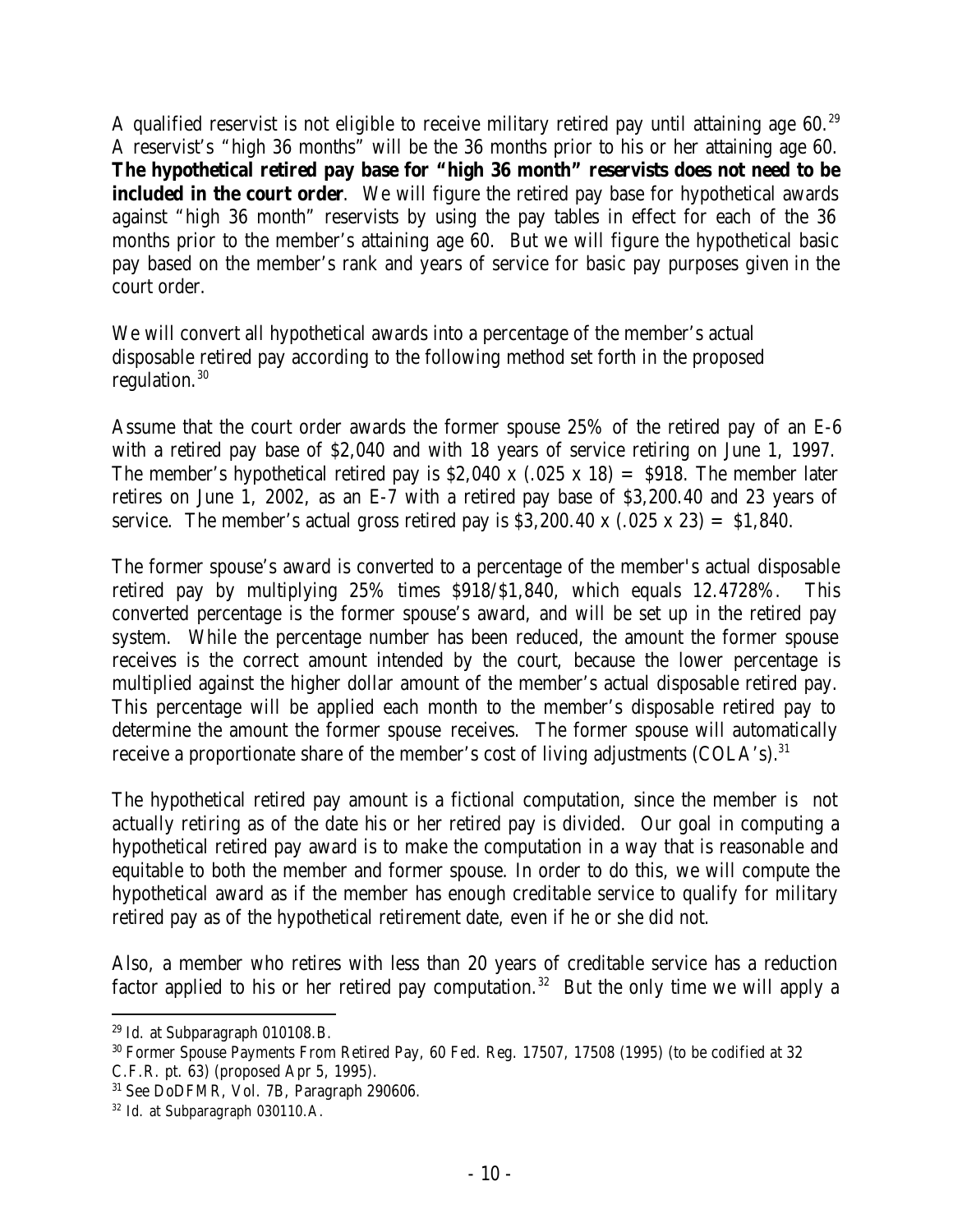reduction factor to the hypothetical retired pay calculation is if a reduction factor was used to compute the member's military retired pay. In that case, we would apply the same reduction factor to both computations to achieve equity.

As we mentioned above, the retired pay multiplier for a member entering military service on or after August 1, 1986, who is under age 62 and retires with less than 30 years of creditable service is reduced one percentage point for each full year less than 30, and 1/12th of one percent for each full month. But in converting the former spouse's percentage award to a percentage of the member's actual disposable retired pay (as shown above), we will re-compute the member's actual gross retired pay without using the reduced multiplier. This will be done to achieve equity, since we will not use a reduced multiplier to compute the hypothetical retired pay amount.

The following language is an example of an acceptable way to express an active duty hypothetical award.

## **"The former spouse is awarded \_\_\_\_\_%\* of the disposable military retired pay the member would have received had the member retired on \_\_\_\_\_(Date) with a retired pay base of \_\_\_\_\_\_\_\_ with \_\_\_\_\_\_\_ years of creditable service."**

\*Percentage may be computed using a marital fraction as discussed above.

The following proposed language is an example of an acceptable way to express a reserve duty hypothetical award.

**"The former spouse is awarded \_\_\_\_\_%\* of the disposable military retired pay the member would have received had the member become eligible to receive military retired pay on (Date)**\*\* at the rank of with **the contract reserve retirement points and vears of service for basic pay purposes."**

\*Percentage may be computed using a marital fraction.

\*\*The date the member attains age 60 and is eligible to receive military retired pay.

# **d. Awards expressed using both a formula and a hypothetical award.**

The following proposed language is an example of an acceptable way to express an award using both an active duty marital fraction and an active duty hypothetical award together.

**"The former spouse is awarded a percentage of the member's disposable military retired pay, to be computed by multiplying \_\_\_\_\_% times a**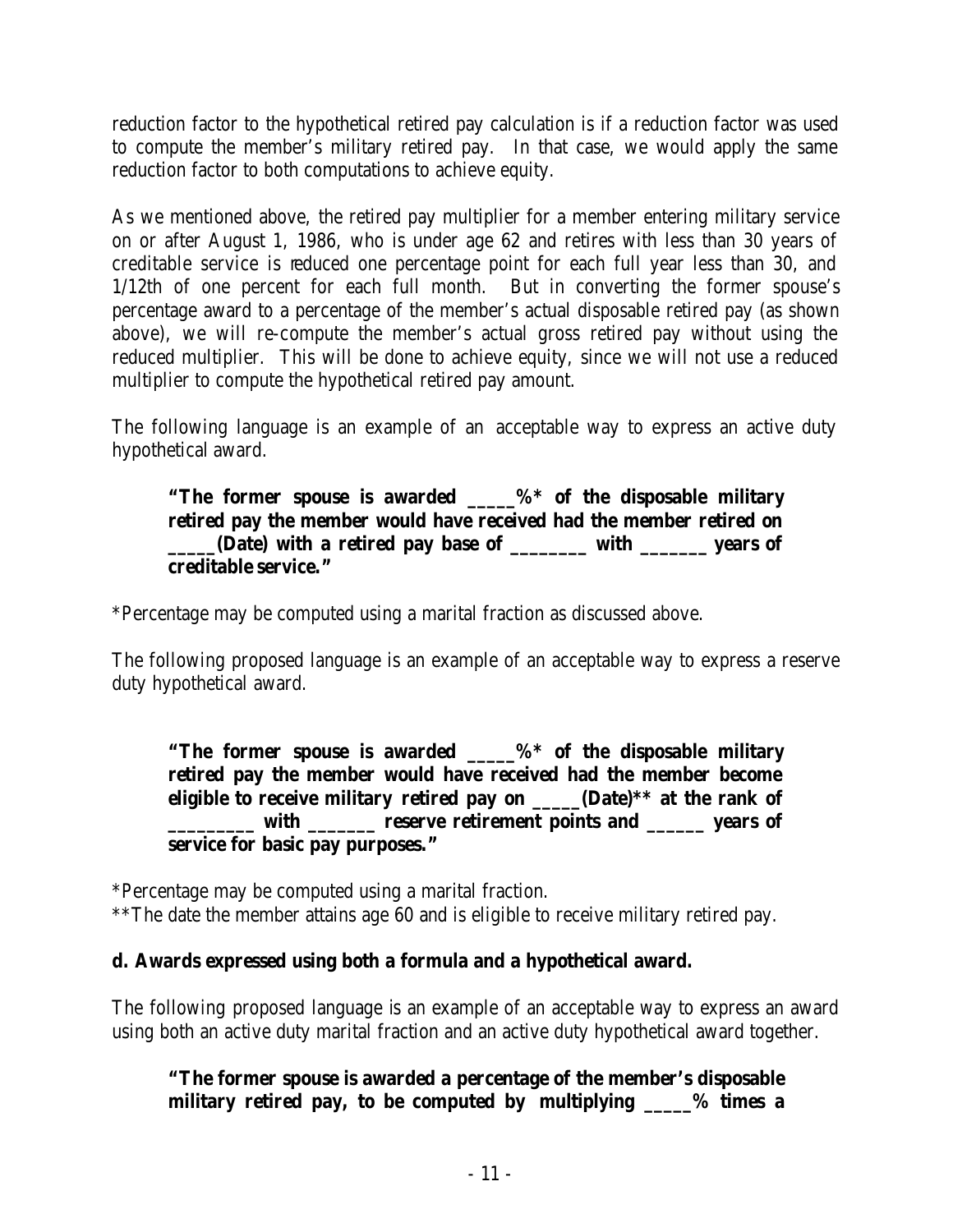**fraction, the numerator of which is \_\_\_\_\_\_ months of marriage during the member's creditable military service, divided by the member's total number of months of creditable military service at retirement. For the purpose of this computation, the member's military retired pay is defined as the military retired pay the member would have received had the member retired on**  (Date) with a retired pay base of with **\_\_\_\_\_\_\_ years of creditable service."**

The following proposed language is an example of an acceptable way to express an award using both a reserve duty marital fraction and a reserve duty hypothetical award together.

**"The former spouse is awarded a percentage of the member's disposable military retired pay, to be computed by multiplying \_\_\_\_\_% times a fraction, the numerator of which is \_\_\_\_\_\_\_ reserve retirement points earned during the period of the marriage, divided by the member's total number of reserve retirement points earned. For the purpose of this computation, the member's military retired pay is defined as the military retired pay the member would have received had the member become eligible to receive military retired pay on \_\_\_\_\_(Date)\* at the rank of**  with \_\_\_\_\_\_ reserve retirement points and \_\_\_\_\_ years of service **for basic pay purposes."**

\*The date the member attains age 60 and is eligible to receive military retired pay.

### **e. Examples of unacceptable former spouse award language.**

1. "The former spouse is awarded one-half of the community interest in the member's military retired pay."

Here, there is no way for us to determine the community interest unless a formula for calculating it is provided elsewhere in the court order.

2. "The former spouse is awarded one-half of the member's military retirement that vested during the time of the marriage."

The problem here is that there is no way for us to determine an amount or percentage. Military retired pay is a Federal entitlement, which the member either qualifies for or does not. It does not vest in any way prior to the member's retirement.

3. "The former spouse is awarded one-half of the accrued value of the member's military retirement benefits as of the date of the divorce."